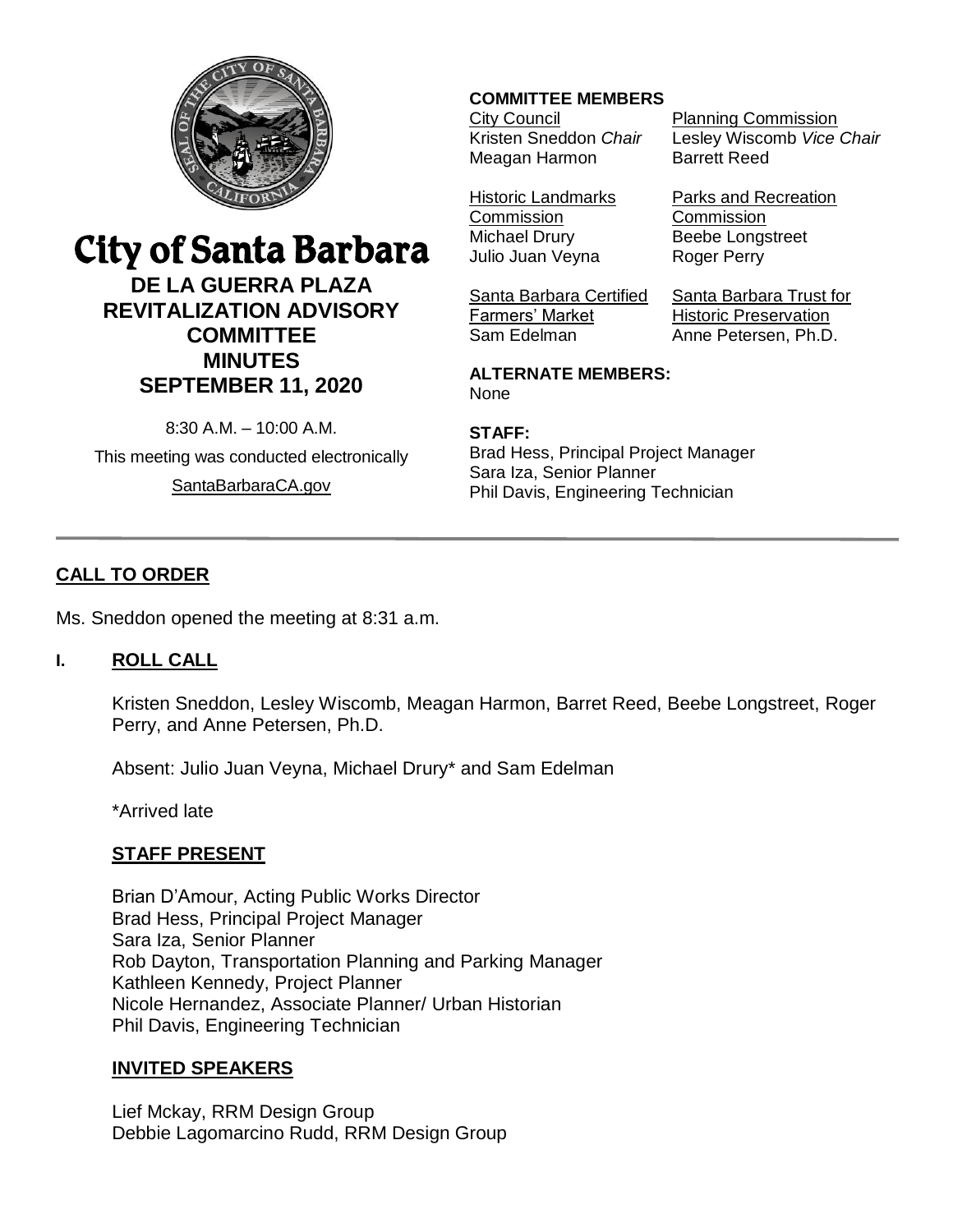#### **II. PRELIMINARY MATTERS**

A. Announcements

No announcements.

B. Agenda review/Changes

No changes to the agenda.

## **III. AGENDA ITEMS**

#### **TIME: 8:36 A.M.**

A. Update to Draft Concept Drawing [\(Click here for Staff Report link\)](https://www.santabarbaraca.gov/civicax/filebank/blobdload.aspx?BlobID=232232)

Mr. Hess introduced the agenda item and then Mr. McKay gave the consultant presentation. The Committee had the following comments regarding the topics listed below:

Underground Dumpsters – Trash, Recycling & Compost

- Overall, the Committee supports the concept of installing underground dumpsters, and feels the concept embraces the City's potential toward becoming a smart city.
- Staff will research the installation and maintenance cost estimates
- Staff will research the trash system's capabilities to reduce or contain odor; staff currently assumes that the concrete sublayer underneath the height adjustable ground surface and increasing the pick-up frequency can reduce or contain odor.
- Staff will research whether trash systems are manufactured with a precautionary overflow notification.
- Staff confirmed that the height adjustable ground surface, which conceals the underground dumpsters, can be aesthetically modified to match the City's desired design style. The weight of the chosen ground surface material could be a limiting factor.
- Staff confirmed that the underground dumpsters would be paired with above ground waste receptacles that channels the trash into the underground dumpsters. These particular above ground waste receptacles would be limited to authorized users, primarily the Plaza tenants and businesses; whereas, there would be standard above ground waste receptacles for the general public to freely use.

Restrooms in Storke Placita

- Committee still prioritizes a self-cleaning restroom
- Committee prefers an all gender restroom.
- Staff confirmed that the restroom stay within 15 feet from the north Storke Placita wall, staying clear of the 35 feet pedestrian easement that extends from the southern Storke Placita property line.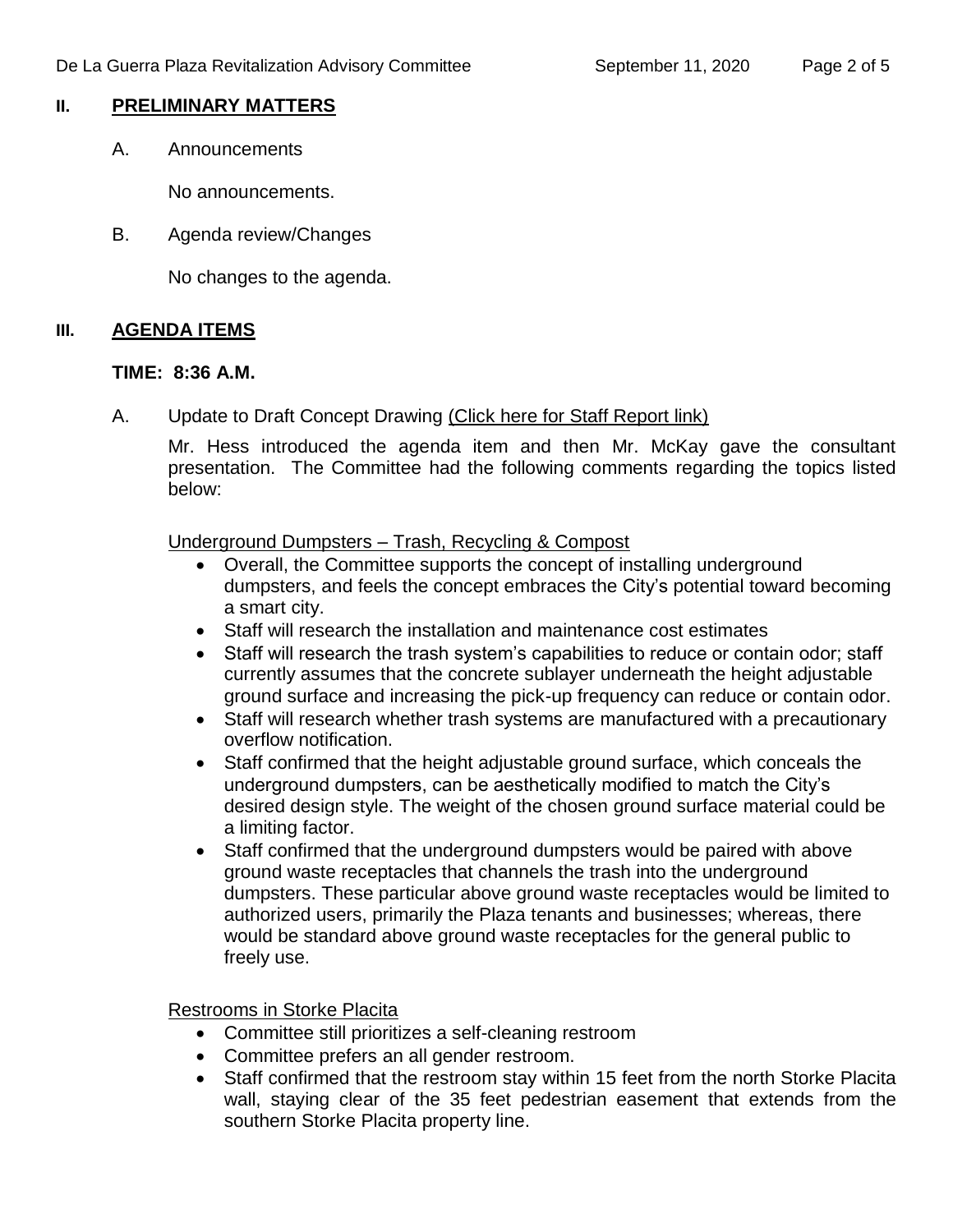- The Storke Placita will have the same amount of walking space with the inclusion of the restroom, because the restroom will be built over what is currently the landscaped area.
- Restroom is planned to match the City's desired design style.
- Committee considered whether placing restroom and trash receptacles for underground dumpsters would crowd the space in Storke Placita too much and not contribute to creating an inviting connection to State St. This will be studied.

#### Café Kiosk

- Committee supportive of locating kiosk in the southwestern corner of the Plaza which is near the northeastern corner of Stork Placita. Locating the kiosk in this location will assist with screening the restrooms from the view of the Plaza.
- Committee emphasized that choosing a visible location for the kiosk will increase its usage.
- Committee prefers to know the selection of foods and beverages planned to be sold at the kiosk so that it does not compete with surrounding food and beverage businesses.
- Committee suggested that the kiosk be flexible for multiple uses, such as flowers, fresh produce, etc.
- Committee requested that the kiosk be reconsidered for temporary usage and to be designed to be mobile, if feasible.

# **Lighting**

- Committee recommend that staff evaluate if the existing light poles provide enough security lighting and achieve ambient lighting. Staff will also determine the historical significance of the existing light poles. Committee prefers to preserve the look of the existing light poles, so staff will research amount of feasible modifications to the light poles like raising the height.
- Committee recommended that staff research the lighting guidelines as defined in the El Pueblo Viejo Design Guidelines which include content for up-lighting.
- Use of up-lighting considered as an option to provide supplemental ambient lighting to the Plaza, showcasing the historic buildings, landscaping, and highlight the planned splash pad.
- Committee very supportive of providing lighting that highlights the frame and architecture of the planned arcade and to highlight the architecture of the surrounding buildings. Staff will need to research the public process for implementing ambient lighting onto private property to match planned lighting in the Plaza.
- Committee commented that the use of projection lighting may be an innovative way to introduce public art as well as historic imagery into the Plaza.
- (I never heard this said…)
- Committee agreed that the string and pendant lighting may not be most suited as a permanent option for lighting, since string and pendant lighting is seen as a lighting option for special events and could negatively affect views during the day.
- The use of furniture accented lighting was not heavily considered by the Committee, since the concept for the including furniture in the Plaza has not been determined yet.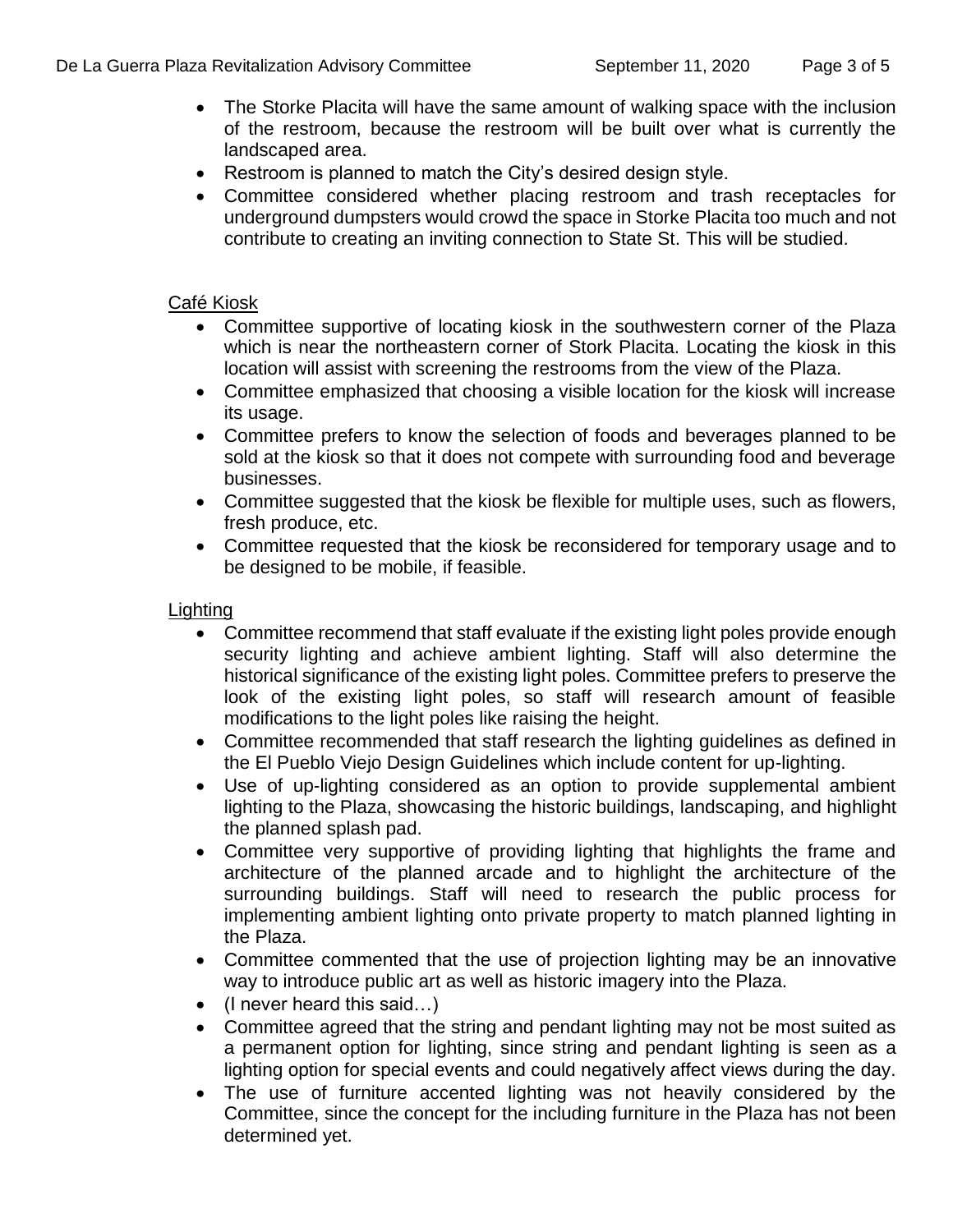#### Shading

- Committee does not prefer the concept of the permanent shading canopies.
- Committee preferred to have more mature trees installed in the Plaza to provide shade and consider installing more shading in the center of the Plaza.
- Staff will reference the historic photos of shading canopies that once draped over the paseos and consider reintroducing the historic shading canopies as an alternative option for permanent shading structures.

#### Landscaping

- Committee recommended that staff implement a variety of trees in the Plaza to reflect the City's reputation for diverse plant species.
- Committee recommended to supplement the base of the trees with plant foliage.

#### Splash Pad

- Committee supportive of incorporating splash pad feature, especially for use during days with high temperatures.
- Committee supportive of current location of the splash pad in the focal point in front of the planned arcade, however, Committee also asked staff to consider the other focal point in front of City Hall.
- Committee emphasized that staff should consider the operations and timing of the splash pad.

## **IV. PUBLIC COMMENT**

Comments from members of the public pertaining to items on the agenda or on any subject within the jurisdiction of the advisory committee. Due to time constraints, each person is limited to two minutes.

Public comment opened at 9:46 a.m., and the following individuals spoke:

- 1. Mr. Donald Perkins asked whether the proposed waste containers are capable of compacting the waste and if there is a risk of a mechanical jam. Staff responded that the answers are unknown at this time, but staff will further research those features.
- 2. Ms. Nancy Caponi asked if there has been consultation with the City's Access Advisory Committee. Staff responded no, and will plan to seek consultation in the future. Staff later added that the current design concept has been addressing (American Disabilities Act) ADA needs, but the Access Advisory Committee has not formally reviewed the concept yet.
- 3. Ms. Katie Grassini applauded the concept, particularly the proposed lighting and the underground dumpsters.
- 4. Ms. Betsy Cramer asked if there has been a public poll to gauge public approval. Staff responded yes, and mentioned the initial public outreach conducted in March 2019. Ms. Cramer expanded that the public poll conducted by The American Institute of Architects (AIA) can serve as an example.